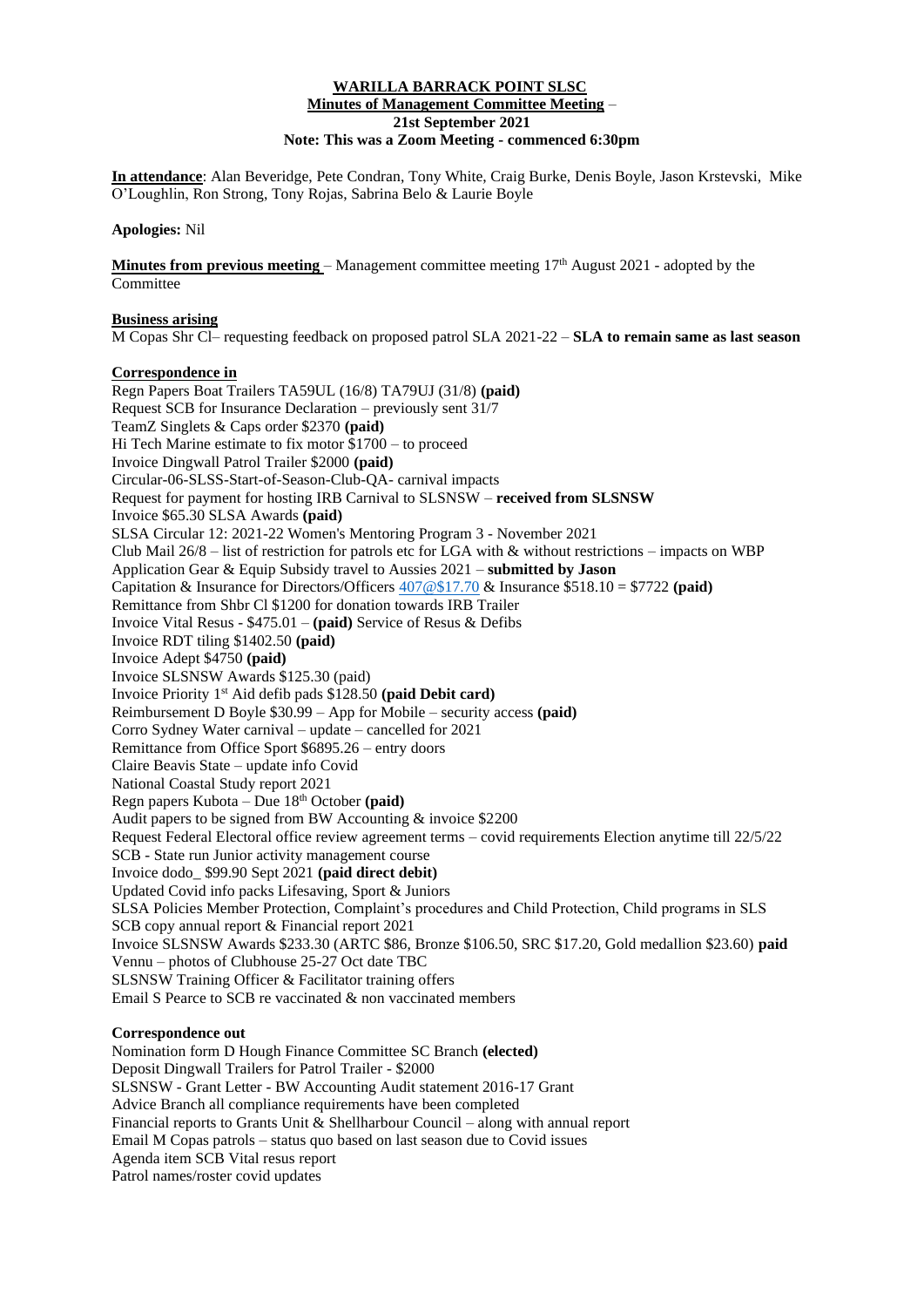# **Discussion on Correspondence**

Draft patrol schedule from Shbr Cl for 2021-22 **Request from Shbr Cl to review patrol hours for 2021-22, due to covid restrictions will defer any changes until further notice**

Update SLSNSW re Achilles –

Response Shbr Cl re Kiosk/Café framework, **this was followed up with a meeting with Mayor & Director** Email S Pearce re covid impacts and what information SLSNSW will be releasing in the next week

# **Branch meeting Report** AGM  $30<sup>th</sup>$  August & meeting  $20<sup>th</sup>$  Sept 2021

AGM – S Jones re-elected President, Shane Wickham Deputy President, others the same as previous year, Annual Report  $\&$  Financial report not completed, to be presented  $20<sup>th</sup>$  September.

Mtg  $20<sup>th</sup>$  Sept – checks by Vital Resus: Basically, Vital Resus check oxy & regulator components, clubs responsible for ensuring other equipment meets compliance, to look at scope of what Vital Resus is asked to do – option to include items non-compliant in the report to clubs.

Patrol hours for competition  $2021-22$  – clarification between SLSA & SLSNSW to be advised Confirmed BSEF \$15K this season

Discussion Branch public page FB – V Freeman from Shbr SC to facilitate with Sally, see how it goes JAC qualifications – ensure current

ATV's, ensure operates within licenced area, if booked the club will be fined along with operator, check coverage as per condition of registration – operators must hold a P licence as minumum

Leadership course Patrice &? submitted EOI

Alan request to Branch – support the use of drones at Warilla Beach

Branch looking at options for increasing funds – to consult with club representatives

# **President**

Zoom meeting with Mayor/Director 16/8 (Alan/Laurie), discussed options for Kiosk v Café, different requirements, to focus on Kiosk in short term and look at what is required for café licence, subcommittee to report back to Executive

| <b>Account</b>                 | <b>BSB 633000</b> | <b>31st August 2021</b> | 31st July 2021 |
|--------------------------------|-------------------|-------------------------|----------------|
| <b>Working Account</b>         | 111396784         | \$19,279                | \$20,682       |
| No 2 Building                  | 111397469         | \$16,600                | \$30,884       |
| Account                        |                   |                         |                |
| Debit Card Statement 144625837 |                   | \$2,639                 | \$1,222        |
| <b>Events Account</b>          | 164095515         | \$3,756                 | \$3,756        |
| Term Deposit                   | 138132931         | \$38,491                | \$38,477       |

### **TREASURER'S REPORT ––Financial period to 31st August 2021**

## **Cash Flow:**

During August, our total bank cash balances reduced by \$14,270, reflecting the final payment to Olympic Fencing of from our Building account of \$14,285 for the security fence established around the perimeter of the Clubhouse. Other material expenditure during the month included:

| Provider          | Amount   | Commentary          |
|-------------------|----------|---------------------|
| Team Z            | 2.370.00 | Singlets & Caps     |
| Dingwall Trailers | 2000.00  | Deposit IRB Trailer |

A Cash donation of \$1,180.29 was received from the Redcape (Lakeview) Hotel.

We are most grateful to those involved for their generosity, at a time when we most need it.

Looking forward, we will incur material expenditure in upcoming months including, but not limited to the following:

Capitation Levies and expenditure - \$7,722.00 Security Upgrade - \$4,750.00 Various expenditure to complete our Clubhouse improvements – est \$5,000.00

As a separate, yet related exercise, the Management Committee is developing an operational expenditure "budget" for the balance of this financial year ending 30 April 2022. This will assist in both determining and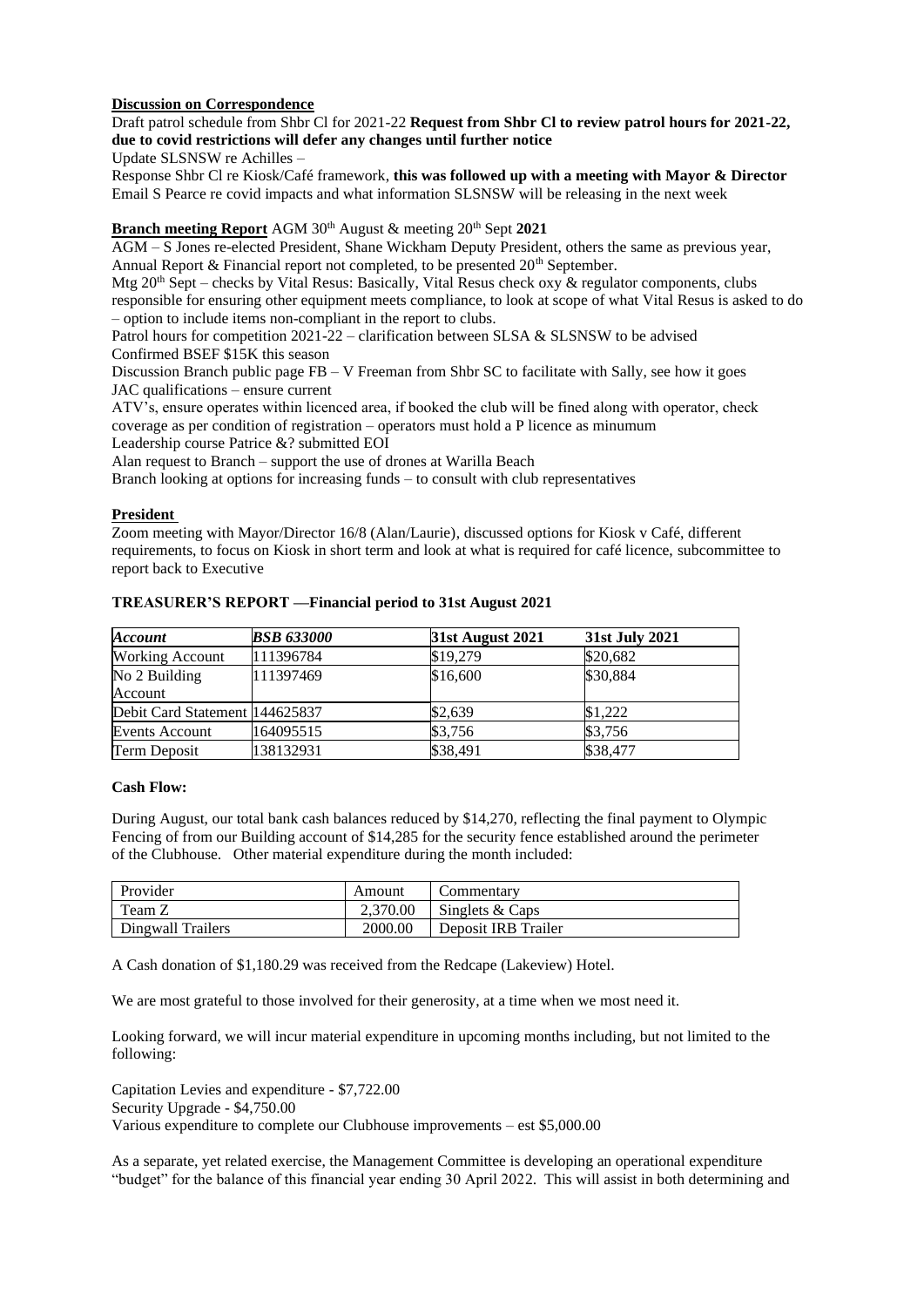prioritising what expenditure we will need to fund. Some difficult decisions will be necessary to distinguish between what may be nice to have versus what must be funded.

Again, in a time wherein Covid constraints continue to minimise our income, may I ask those of you who have not yet had the opportunity to pay your membership fees, to please do so. Thank you to those who have. You are effectively, keeping our Club afloat financially in mitigating the draw down on our financial reserves.

As always, if you have any questions or would like further clarity or detail related to this report, please do not hesitate to contact me directly (contact details below).

Michael O'Loughlin Email: [molwbpslc@gmail.com](about:blank) Mob: 0409562060

#### **Reports:**

## **Secretary**

Security cameras – installation of cameras –

Constitution SLSNSW -template – to check against WBP Constitution adopted July 2021

### **Club Captain:**

Gear Inspection  $28<sup>th</sup>$  August – completed  $27<sup>th</sup>$  August – still a couple of motors being serviced Draft Patrol roster for 2021-22 Season – ratified and sent out – **to review as restrictions lifted & updates from SLSNSW**

Zoom meeting State 7<sup>th</sup> Sept for SC & FSC Club Captains – Pete & Laurie attended

SCB Club Capt meeting SCB 11/9 – Zoom – to be held later –  $11<sup>th</sup>$  for Education only TR, AW, TW, NP, PC & LB

Patrol Capt meeting 14th Sept 6pm - Zoom

IRB Trailer and Patrol Trailer – Deposits paid – IRB Trailer due to be delivered, patrol trailer maybe December Servicing of motors – still 2 to be received plus damaged motor Delivery of patrol tops ordered by members – status?

### **Education Officer:**

Can do Bronze, ARTC and IRBD/C training if numbers required for patrols – must be fully vaccinated, have 4 members who are re-joining and will be doing their bronze proficiency – Tony Rojas will facilitate

#### **Juniors:**

Meeting for September cancelled Nippers commencing date will be as advised by State Centre

#### **Coaching/Competition:**

Coaches meeting Saturday – Zoom meeting Roadmap for Sport released, sports meeting with Branch 28<sup>th</sup> Sept Competition calendar released by SLSNSW, will be posted on the club's competition FB page, all dates subject to Covid - likely a number of events will not happen. Date for Ironman Classic -13/2/22

# **Clothing Committee: -**

#### **Building Report:**

Finalising– Stage 1 – sign off by council and submission final invoice – **waiting for council to sign off** Stage 3 – reviewing outstanding works and submission of final invoice – concreting of perimeter northern side and floor in the NE extension to be coated next week

Entry Foyer – quote for railing received – to put on hold for time being

Tiles in new Kiosk laid

Security installation completed – additional security access areas for kiosk, roller shutter south and NE extension

Waiting for information from council regarding setting up kiosk/café, a meeting of subcommittee to be held 23 Sept – to provide update on feedback from meeting with mayor/Director

## **Bar Manager/Vol Coordinator**

Hire of auditorium impacted by Covid Restrictions, number of cancellations and refunds

## **Functions:**